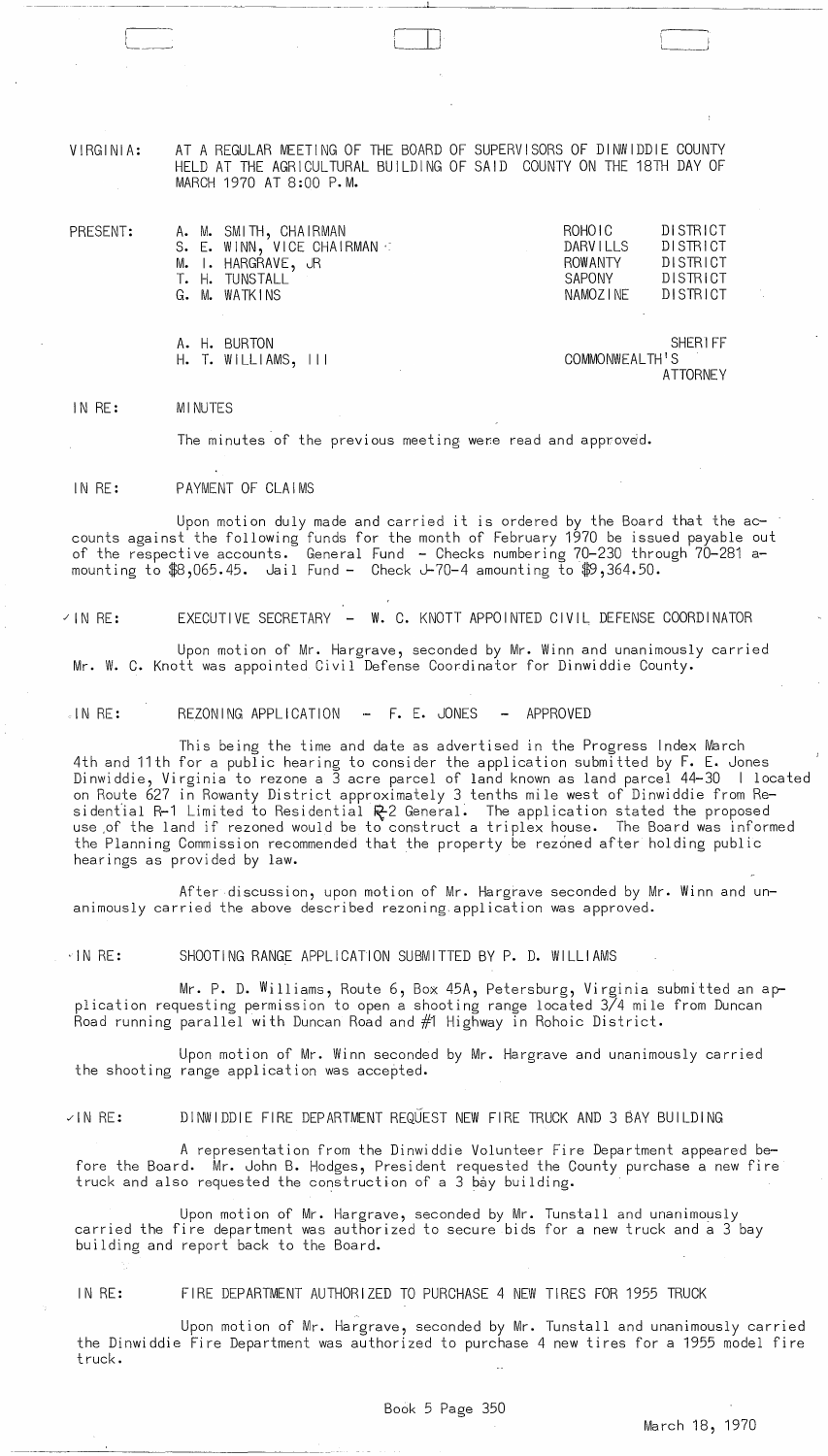IN RE: PLAT - MISS ANNETTE SMITH - APPROVED

A plat belonging to Miss Annette Smith was presented to the Board for approval. It appearing to the Board that the plat had been signed by the Highway Department and the Health Department and upon motion of  ${}^{\mathsf{W}_{\mathsf{r}}}$ . Watkins, seconded by Mr. Tunstall! and unanimously carried said plat was approved.

IN RE: AD - SPECIAL EDITION PROGRESS INDEX - TABLED

Secretary

The Executive/informed the Board that the Progress Index has asked the County to purchase ad space in their special progress edition.

After discussion this request was tabled.

IN RE: NEAL BARNES - SUBDIVISION PLAT - CHESDIN FOREST - APPROVED

Mr. Neal Barnes appeared before the Board requesting approval of a subdivision plat for Chesdin Forest.

Upon examination of the plat and it appearing to the Board that the plat had been approved by the Highway and Health Department's Mr. Hargrave moved, Mr. Winn seconded and it was unanimously carried approving said plat and authorized the Chairman to sign same.

IN RE: FREE COUNTY TAGS FOR FIRE & RESCUE SQUAD

Upon motion of Mr. Hargrave seconded by Mr. Winn and unanimously carried the Board authorized that only one free tag be issued an individual and if a person is a member of both the rescue squad and the fire department he would have his choice of free tags and the second tag could be purchased by said individual.

IN RE: KEYS TO CROSSOVERS TO BE AWARDED TO MEMBERS OF THE FIRE DEPARTMENT & RESCUE SQUAD

The Board approved the obtaining of keys to crossovers on Route 85 from the end of the toll road to the Dinwiddie-Nottoway County line for Dinwiddie Rescue Squad Dinwiddie, McKenney and Namozine Volunteer Fire Department system.

The Executive Secretary was authorized to proceed through proper channels to secure keys.

IN RE: TOWN OF McKENNEY - METAL TAGS

 $\sim$   $\sim$   $\sim$ 

Upon motion of Mr. Winn seconded by Mr. Tunstall and carried the Executive Secretary was instructed to advise the Town of McKenney that they can retain the metal tags if they do not charge the County 25 $\phi$  to sell the tags.

IN RE: STREET LIGHTS WESTERN HILLS - DARBY DRIVE - APPROVED

It was brought to the attention of the Board that a survey had been made by Virginia Electric & Power Company and the office of the Executive Secretary and upon motion of Mr. Winn seconded by Mr. Hargrave and unanimously carried the Executive Secretary was authorized to contact VEPCO and request the installation of two lights on Darby Drive in Western Hills Subdivision.

··1 N RE: RESOLUTION - TOWN OF McKENNEY - ACTION DEFERRED

Mr. Paul F. Myers, Mayor of McKenney appeared before the Board and presented the following resolution and asked that no action be taken until he could complete his investigation.

WHEREAS, the McKenney area as of March 2, 1970, has lost its, ambulance service of 2 vehicles, Harry Johnson and Lee Fields, and

WHEREAS, it took 52 minutes for Dinwiddie County Emergency Crew to report to the McKenney area, and

 $\mathbf{r}^{(1)},\ldots$  "  $\mathbf{r}$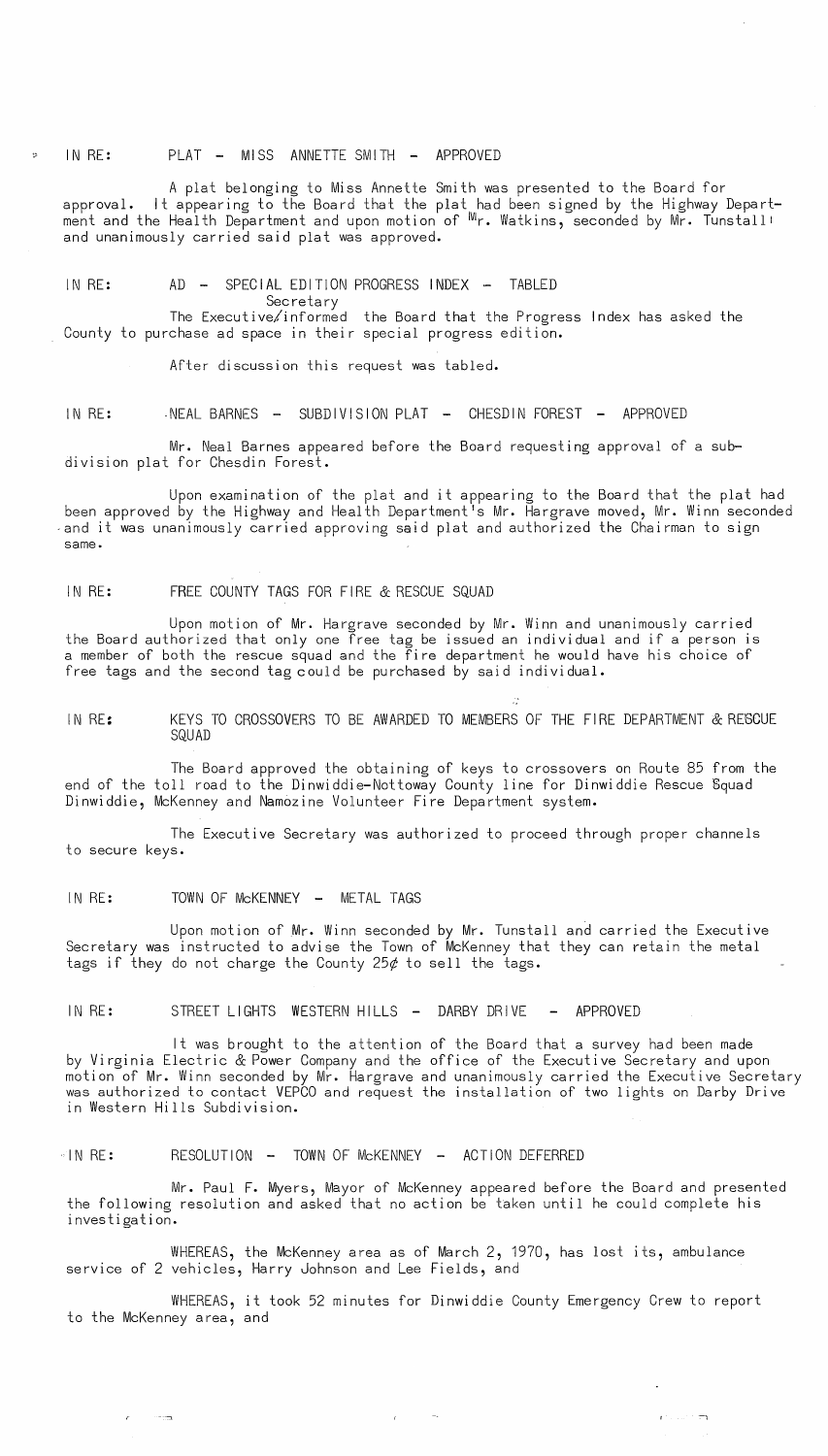WHEREAS, the new minimum standards set up by the Emergency Medical Service, State Department of Health, Richmond, Virginia had made it impossible for our local service to remain in operation, and

 $\Box$  i

WHEREAS, the McKenney area is in need of more and efficient service than can be rendered at this time, therefore;

BE IT RESOLVED, that the McKenney Town Council requests the assistance of the Dinwiddie County Board of Supervors in assisting in the immediate solution of the problem.

IN RE: A. W. CHAPPELL DOG WARDEN PRESENTS CLAIMS

-- --~--------------- ---~~-------- ----~

Mr. A. W. Chappell, Dog Warden, presented two claims for the Board to make decisions on.

After discussion'Mr. Watkins moved, Mr. Winn seconded and it was unanimously carried authorizing payment of these claims.

IN RE: TRANSFER OF FUNDS - \$75,000.00 TO CONSTRUCTION FUND

Upon motion of Mr. Hargrave, seconded by Mr. Watkins and unanimously carried \$75,000.00 was transferred from the General Fund to the Construction Fund.

There being no further business to be brought before the Board the meeting adjourned at 9:30 P.M.

ATTEST: WYTAANN

4 Metahol Smilt

Mitchell Smith, Chairman

## BOOK 5 PAGE 351